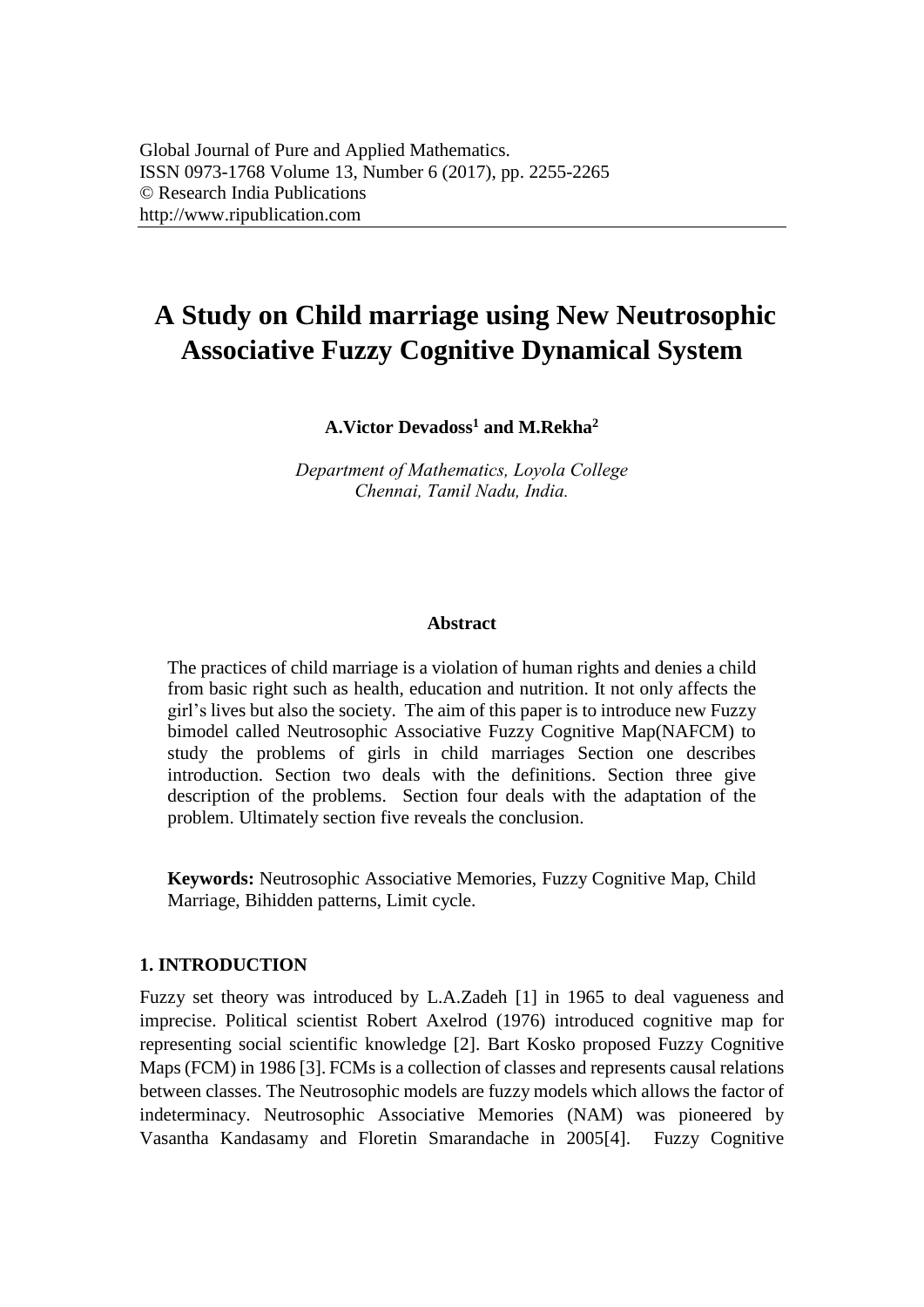Relational map was introduced by Praveen Prakash ( 2010) to study the psychological problem faced by the people with disabilities[5]. Thirusangu et all (2012) introduced bimodal called Bidirectional Associative Fuzzy Cognitive Map [6].Victor Devadoss and Felix introduced Bidirectional Associative Neutrosophic Cognitive map to study the youth violence by combining BAM and NCM due to occurrence of indeterminate in NCM [7]. In this paper a new model Neutrosophic Associative Fuzzy Cognitive Map (NAFCM) was proposed to study the problems of girls in child marriage by combining Neutrosophic Associative Memories and Fuzzy Cognitive Map due to presence of indeterminate in NAM. Two set of attributes for the problems of child marriages are collected from two different experts in an unsupervised method. The one set of attributes deals with Neutrosophic Associative memories dynamical system which consists of pair of attributes where an indeterminacy occurs in the relationship between concepts\nodes and other relates with Fuzzy Cognitive Map Dynamical system. Hence the role of dynamical bisystem is to captures the bihidden pattern to study the problem of child marriage.

# **2. DEFINITIONS**

# **2.1 Neutrosophic Associative Memories**

Neutrosophic Associative Memories can be seen as an extension of the Fuzzy Associative Memories which is different from the FAM in such a way that it deals with the indeterminate state.

Definition 2.1.1*:* Every logical variable x in the Neutrosophic Associative Memories is described by an ordered triplet (T, I, F) where T is the degree of truth, I is the level of indeterminacy and F is the degree of falsehood [4].

Definition 2.1.2*:* The simplest NAM encodes the NAM rule which associates a neutrosophic set  $B_i$  of dimension p with a neutrosophic set  $A_i$  of dimension n (here by an n- dimensional neutrosophic set, it means the unit neutrosophic hyper cube  $[0, 1]$ <sup>n</sup> U  $[0,1]$ <sup>n</sup>). The NAM essentially map one ball in  $[0,1]$ <sup>n</sup> U  $[0,1]$ <sup>n</sup> [4] .

Definition 2.1.3*:* The Neutrosophic Associative Memories (NAM) is defined as follows. It can be noted that  $\langle Z \cup E \rangle$ ,  $\langle Q \cup E \rangle$  and  $\langle R \cup E \rangle$  denote the ring generated by Z and I or Q and I or R and I where the property is used.  $I.I = I$  but  $I+I = 2I$ . And thus the sum of I taken n times gives nI [4].

Definition 2.1.4: Let A be a matrix whose entries are from [0, 1] U [0, I]. Then A is called as a fuzzy Neutrosophic matrix. The combined interval is denoted by  $N = [0, 1]$ U [0, I] and N denotes the special fuzzy Neutrosophic interval [4].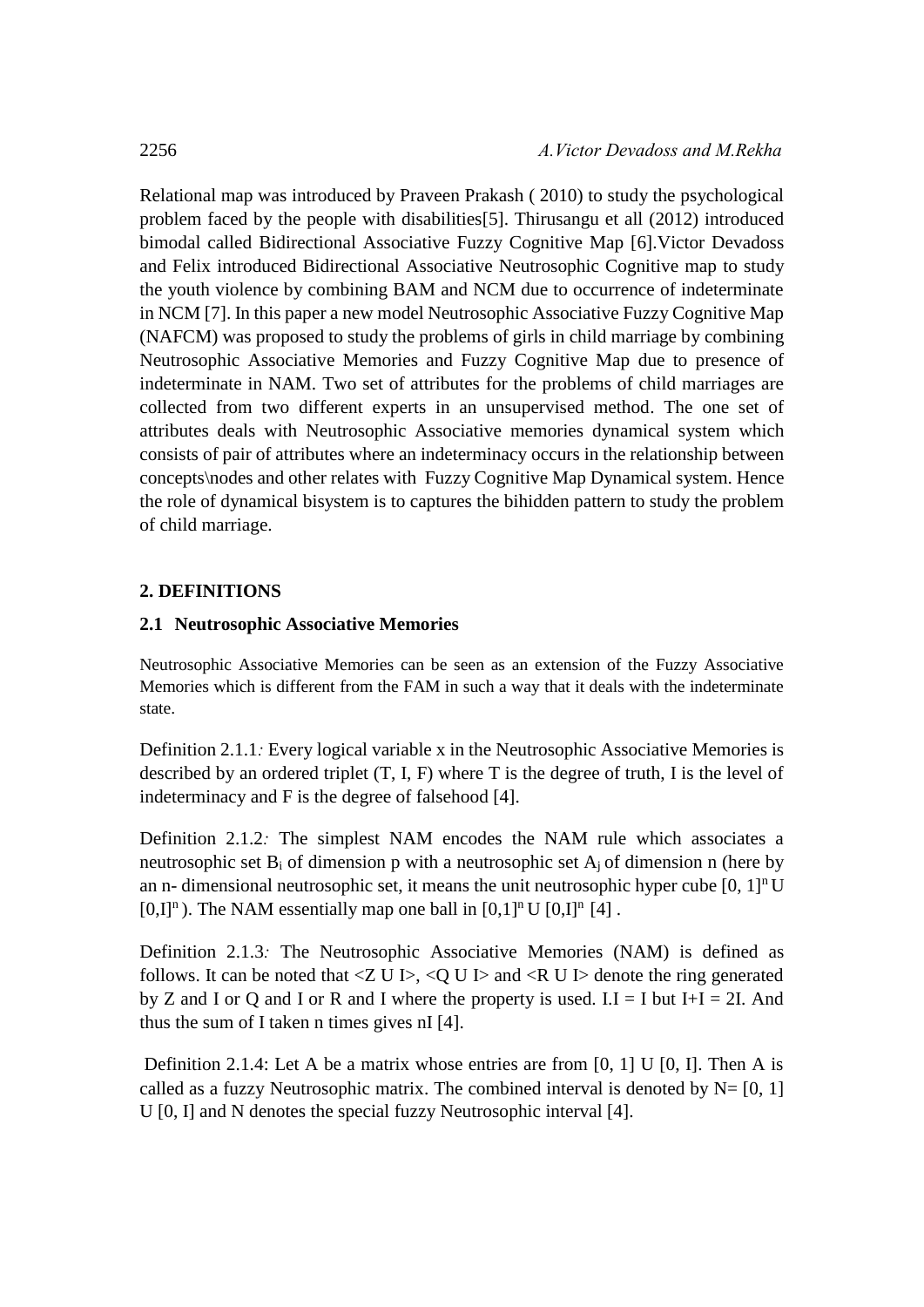Definition 2.1..5: The fit vector is defined as  $B_N = (a_1, a_2, ..., a_n)$  where

 $a_i =$  0 if the node is in the off state 1 if the node is in the on state *I* if it is an indeterminate state  $\overline{ }$  $\left\{ \right.$  $\overline{\mathcal{L}}$ 

Definition 2.1.6: The minimum function is defined as  $min\{x, 1\} = x$  where x is real but min{mI, nI} = mI if m< n [4].

Definition 2.1.7*:* The maximum function is defined as max $\{x, I\} = I$  where x is real and  $max{mI, nI} = nI$  if  $m < n$  [4].

# **2.2 Fuzzy Cognitive Map**

### **Definition 2.2.1**

Nodes of the FCM are called Fuzzy nodes if nodes are fuzzy sets.[3]

# **Definition 2.2.2**

Simple FCM contains edges weight from the set {-1, 0, 1}.[3]

### **Definition 2.2.3**

An FCM is a directed graph with concepts as nodes and causalities as edges. It gives causal relationship between concepts.[3]

# **Definition 2.2.4**

Consider the nodes  $C_1, C_2, C_3, \ldots, C_n$  of the FCM. The matrix M is a called connection matrix with  $M = (e_{ii})$  where  $e_{ii}$  is the weight of the directed edge C<sub>i</sub>C<sub>i</sub>. FCM is a square matrices where always an diagonal entries are zero.[3]

### **Definition 2.2.5**

A is called Instantaneous state vector where it denotes only ON-OFF position with A=  $(a_1, a_2, a_3, \ldots, a_n)$ . If  $a_i = 1(i=1, \ldots, n)$  represents ON otherwise it is OFF position.[3]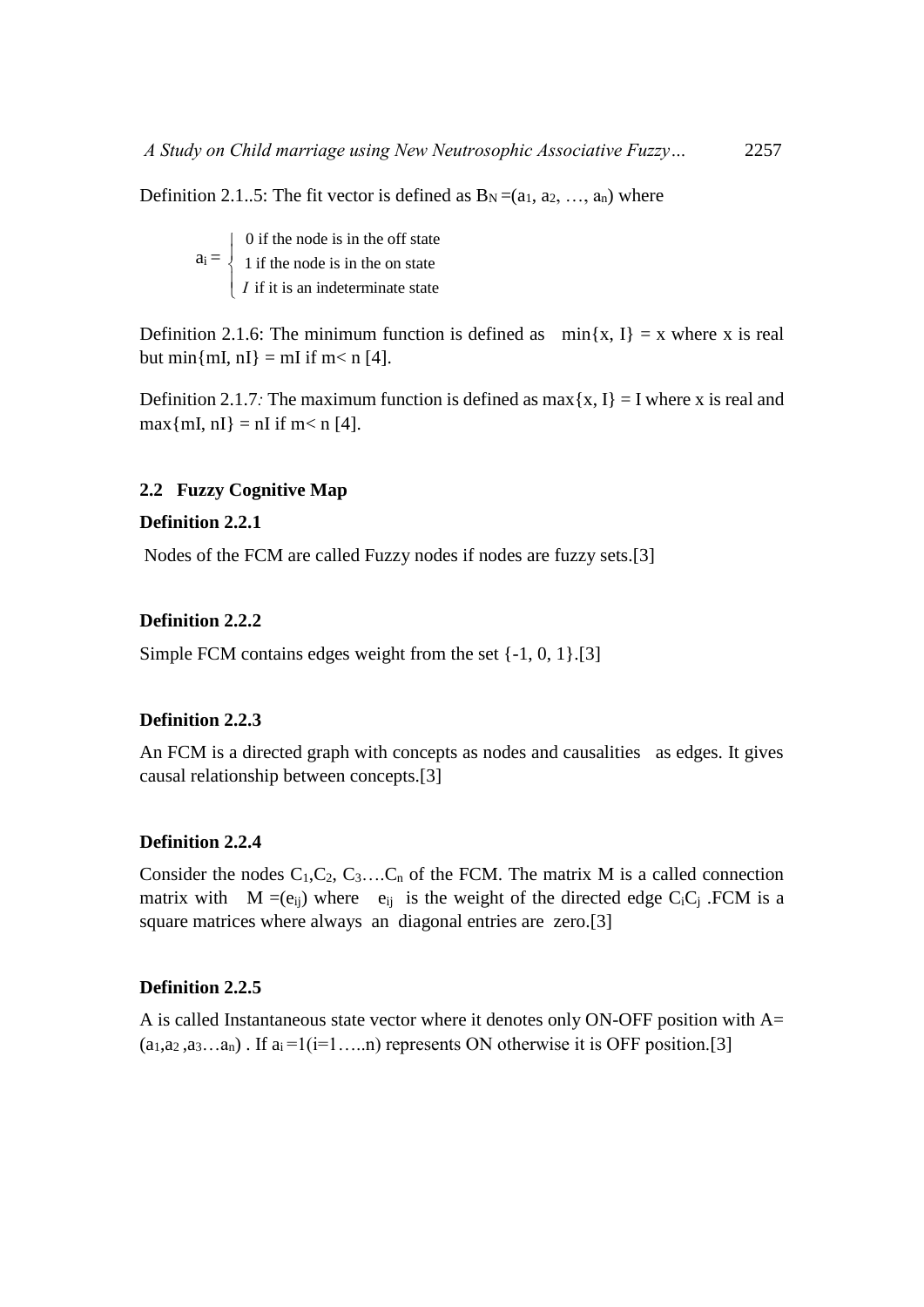# **Definition 2.2.6**

Let  $\overline{C_1C_2}, \overline{C_2C_3}, \dots, \overline{C_iC_j}$  be the edges of the FCM  $(i \neq j)$ . An FCM is said to be cyclic if it possesses a directed cycle otherwise it is called acyclic*.*[3]

# **Definition 2.2.7**

Where there is a feedback an FCM, i.e, when the causal relations flow through a cycle in a revolutionary way, the FCM is called a dynamical system.[3]

# **Definition 2.2.8**

Let  $\overline{C_1C_2}, \overline{C_2C_3}, \dots, \overline{C_iC_j}$  be a cycle. When C<sub>i</sub> is switched on and if the causality flows through the edges of a cycle and if it again cause  $C_i$ , we say that the dynamical system goes round and round. This true for any node  $C_i$  for  $i=1,2,3...$  The equilibrium state for this dynamical system is called the hidden patterns. [3]

# **Definition .2.2.9**

 If an unique state vector exists in a dynamical system then it is called a fixed point.. [3]

# **Definition 2.2.10**

If the FCM settles down with a state vector repeating in the form  $A_1 \rightarrow A_2 \rightarrow \dots \rightarrow A_i \rightarrow A_1$  then this equilibrium is called limit cycle. .[3]

# **2.3 Definitions of the New Neutrosophic Associative Fuzzy Cognitive Map(NAFCM)**

# **Definition 2.3.1:**

M is said to be biset if  $M = M_1 \cup M_2$  where  $M_1$ ,  $M_2$  are non-empty sets.

Example:  $M = (5 4 1 2), (2 3 0 7) \cup (2 2 1), (3 8 9)$ . clearly M is a biset.

# **Definition 2.3.2**

Let  $A_1 = (a_1, a_2, ..., a_n), A_2 = (a_1, a_2, ..., a_n)$  be two vectors of length n and m respectively. Then A= A<sub>1</sub>  $\cup$  A<sub>2</sub> is a Neutrosophic bivectors. Example A= A<sub>1</sub>  $\cup$  A<sub>2</sub> = (5 2I 8)  $\cup$  (4 3I 1) , A is a Neutrosophic bivectors.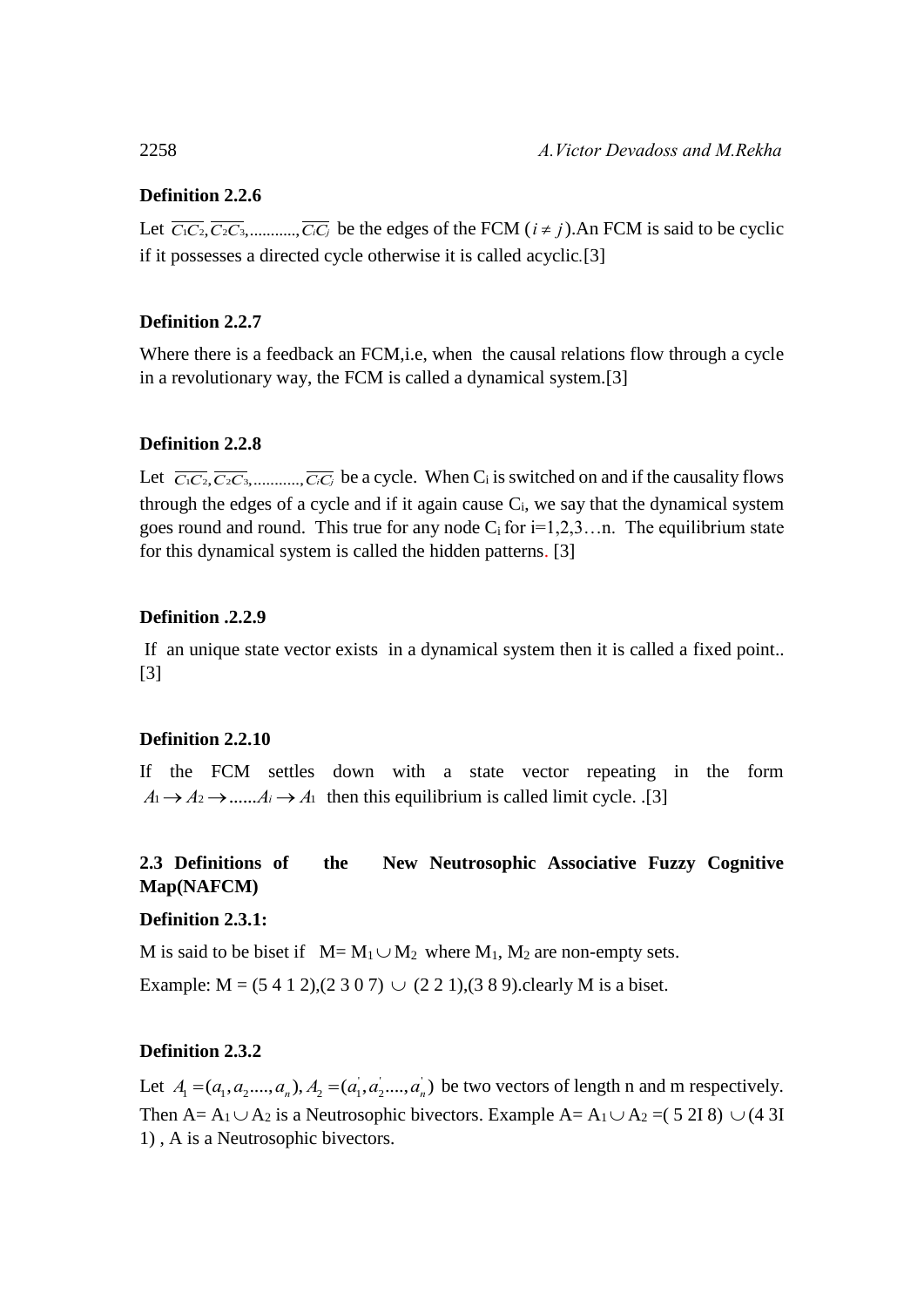### **Definition 2.3.3:**

Let G is said to be bigraph where  $G = G_1 \cup G_2$ 

### **Definition 2.3.4**

Let  $F=F_1 \cup F_2$  be a Neutrosophic bimatrix. Then the bitranspose of the bimatrix F is defined as  $F' = (F_1 \cup F_2)' = F_1' \cup F_2'$ 

### **Definition 2.3.5**

A Neutrosophic Associative Fuzzy Cognitive Map (NAFCM) is a directed bigraph with concepts like policies, events as a nodes and causalities as edges. It represents causal relationship between concepts. In a NAFCM the pair of associated nodes as binodes. If the order of the bimatrix associated with the NAFCM is a  $p \times m$  matrix and a  $n \times n$ square matrix then the binodes are bivectors of length  $(m,n)$  or  $(p,n)$ .

# **Definition 2.3.6**

Consider the binodes  $\{C_1, C_2, \ldots, C_n\}$  and  $\{E_1, E_2, \ldots, E_n\}$  of the NAM and  $\{A_1, A_2, \ldots, A_n\}$ of the FCM of the NAFCM of the bimodal. The bimatrix  $F = F_1 \cup F_2$  is defined as  $e_{ij}^1 \cup e_{mn}^2$  where  $e_{ij}^1$  is the directed edge of  $C_i E_j$  and  $e_{mn}^2$  is the directed edge of  $A_m A_n$ .  $F=F_1 \cup F_2$  is called as adjacency matrix.

### **Definition 2.3.7**

Simple NAFCM consist edge biweights  $\{1,0,-1,1\}$ . Let  $\{\{C_1,C_2...,C_n\}, \{E_1,E_2...,E_n\}\}\$  $\cup$  {  $A_1, A_2, \ldots, A_n$ } be the binodes of an NAFCM.  $A = A_1 \cup A_2 = \{C_1, C_2, \ldots, C_n\}$ or $\{E_1, E_2, ..., E_n\} \cup \{A_1, A_2, ..., A_n\}$  where  $C_i$ ,  $E_j$ ,  $A_m \in \{0, 1, 1\}$ .  $1 \le i \le l, 1 \le j \le n, 1 \le m \le k$ A is called instantaneous state bivectors and it denotes ON-OFF-INDETERMINATE position of the node at an instant.

 $C_i = 0, E_j = 0, A_m = 0$  if C<sub>i</sub>, E<sub>j</sub>, A<sub>m</sub> are in off position.

 $C_i = 1, E_j = 1, A_m = 1$  if C<sub>i</sub>, E<sub>j</sub>, A<sub>m</sub> are in on position

 $C_i = I, E_j = I, A_m = I$  if  $C_i$ ,  $E_j$ ,  $A_m$  are in Indeterminate position.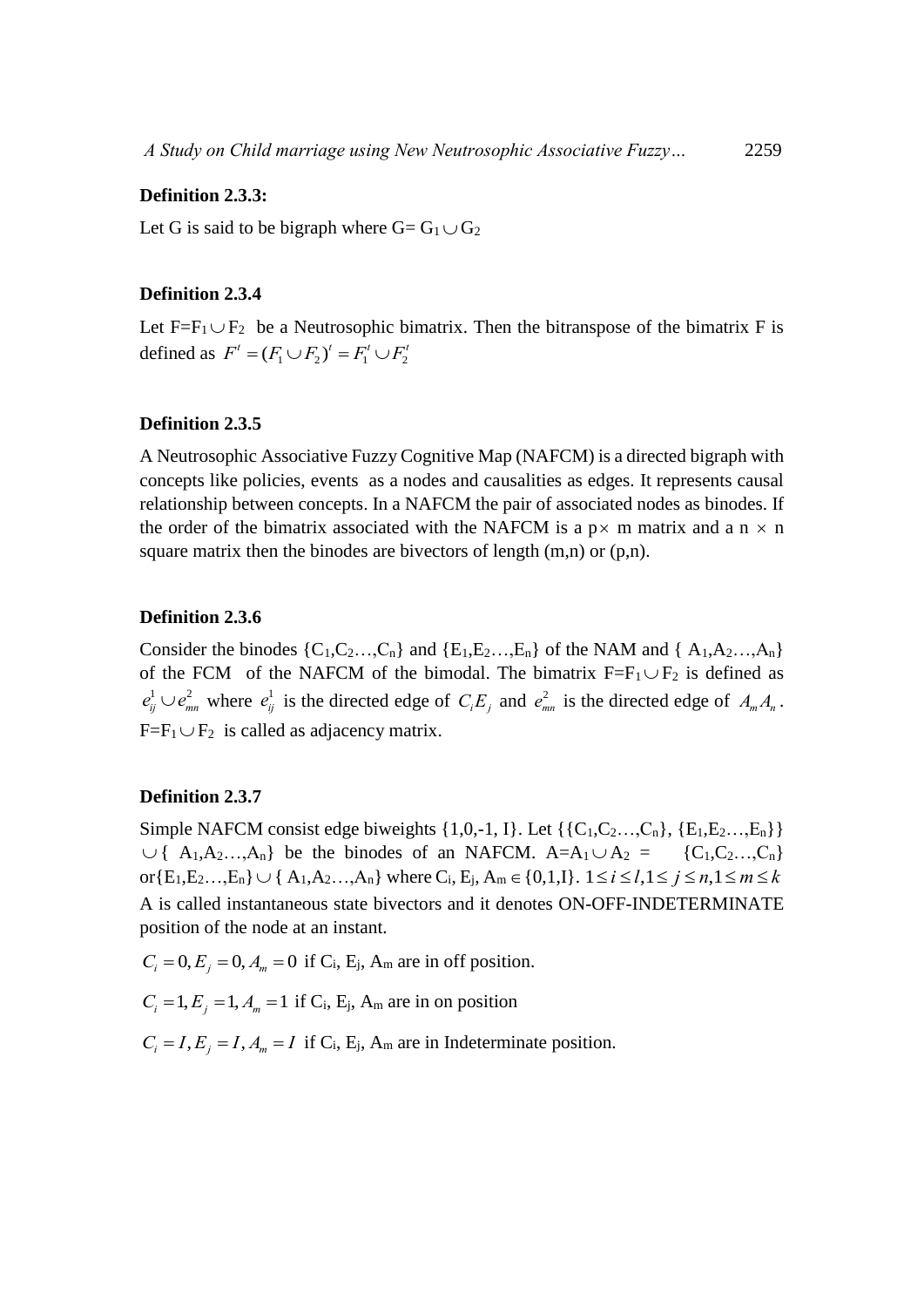### **Definition 2.3.8**

Let  $\{ \{C_1, C_2, ..., C_y\}, \{E_1, E_2, ..., E_q\} \} \cup \{ A_1, A_2, ..., A_n \}$  be the binodes of an NAFCM. Let  $C_0 E_p \cup A_c A_s$  be the biedges where  $1 \le o \le y, 1 \le p \le q$ ,  $1 \le c, 1 \le s$  ( $s \ne c$ ). Then the biedges form bidirected cycle. A NAFCM is said to be bicylic if it possesses a directed bicycle.

# **Definition 2.3.9**

If the NAFCM settles down with a bistate, bivectors repeats in the form of  $C_1 \rightarrow C_2 \rightarrow ...... C_i \rightarrow C_1$  or  $E_1 \rightarrow E_2 \rightarrow ...... E_j \rightarrow E_1 \cup A_1 \rightarrow A_2 \rightarrow ...... A_m \rightarrow A_1$  then this equilibrium is called as limit bicycle.

# **Definition 2.3.10**

The biedges  $e_{ij} = (e_{mn}^1) \cup (e_{ij}^2)$  takes the values in fuzzy casual binterval [-1,1]  $\cup$  [- $1,1] \cup I.$ 

 $e_{ii}$  = 0 indicates no causality occurs between the binodes

 $e_{ij} > 0$  indicates that  $(e_{mn}^1) > 0$  and  $(e_{ij}^2) > 0$  implies that increase in the binodes C<sub>i</sub>  $X_k$ (or  $Y_s$ ) implies increase in the binodes  $C_i \cup X_s$  (or  $Y_k$ )

 $e_{ij}$  <0 indicates that  $(e_{mn}^1)$  <0 and  $(e_{ij}^2)$  < 0 implies that decrease in the binodes Ci  $\cup$  $X_k$ (or Y<sub>s</sub>) implies decrease in the binodes  $C_i \cup X_s$ (or Y<sub>k</sub>)

 $e_{ii}$  = I indicates Indeterminate position occurs between the binodes.

We can also have possibilities other than  $e_{ij} = 0$ ,  $e_{ij} > 0$ ,  $e_{ij} < 0$ 

 $e_{ij} = (e_{mn}^1) \cup (e_{ij}^2)$  if  $(e_{mn}^1) > 0$  and  $(e_{ij}^2) = 0$ . Indicates that no relation in  $(e_{ij}^2)$  and increase in  $(e_{mn}^1)$ 

 $e_{ij} = (e_{mn}^1) \cup (e_{ij}^2)$  if  $(e_{mn}^1) < 0$  and  $(e_{ij}^2) = 0$ . Indicates that no relation in  $(e_{ij}^2)$  and decrease in  $(e_{mn}^1)$ 

$$
e_{ij} = (e_{mn}^1) \cup (e_{ij}^2) \text{ we can have } (e_{mn}^1) > 0 \text{ and } (e_{ij}^2) \le 0
$$
  

$$
e_{ij} = (e_{mn}^1) \cup (e_{ij}^2) \text{ we can have } (e_{mn}^1) = 0 \text{ and } (e_{ij}^2) < 0
$$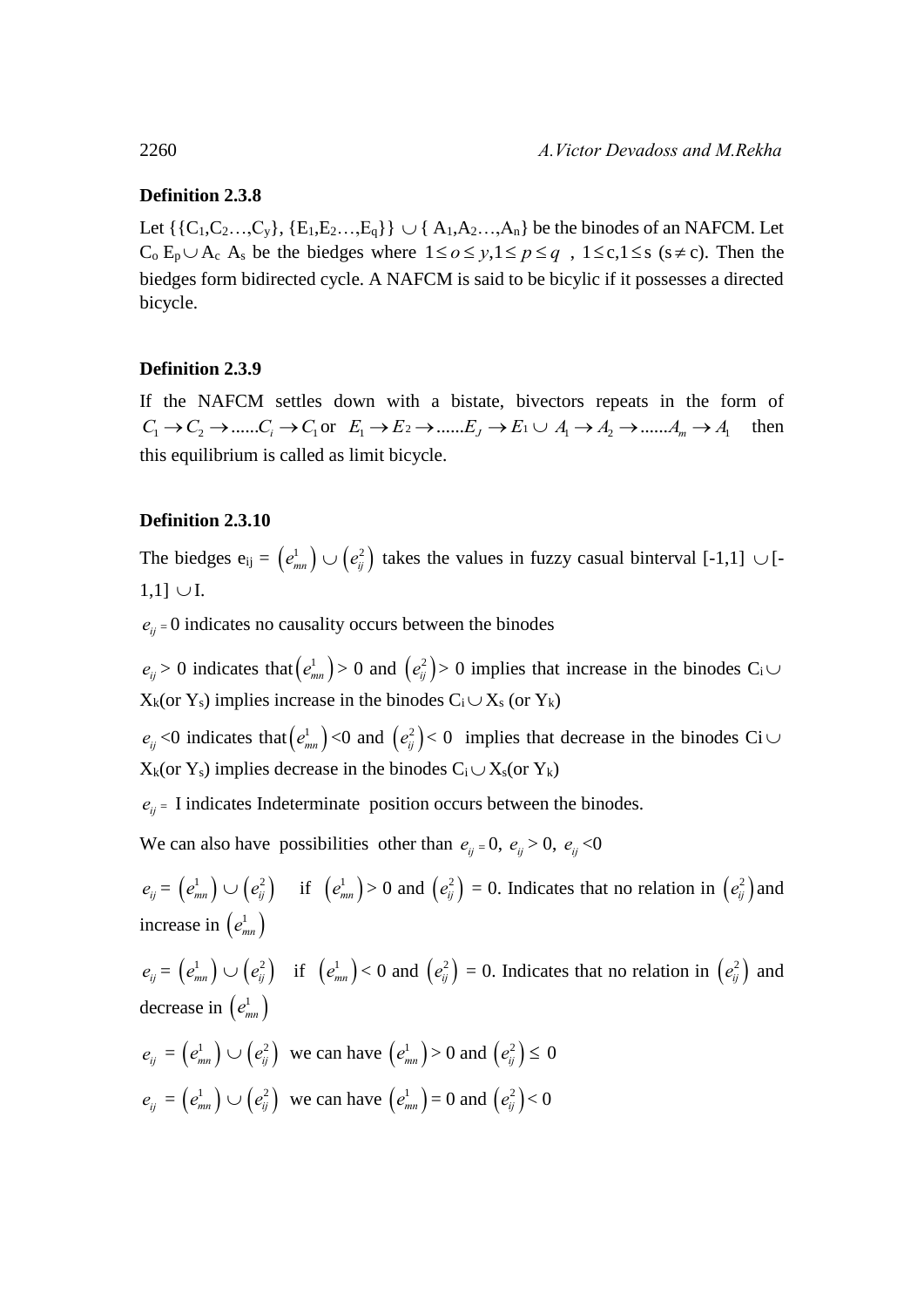$$
e_{ij} = (e_{mn}^1) \cup (e_{ij}^2) \text{ we can have } (e_{mn}^1) = 0 \text{ and } (e_{ij}^2) > 0
$$
  

$$
e_{ij} = (e_{mn}^1) \cup (e_{ij}^2) \text{ we can have } (e_{mn}^1) = 0 \text{ and } (e_{ij}^2) > 0
$$

In NAFCM there are nine possibilities where as in NAM or FCM there are only four possibilities. Thus extra possibilities make the resultant more sensible

### **3. DESCRIPTION OF THE PROBLEM:**

Child marriage is defined as marriage which happens below the age of 18 years(UNIFPA 2006). Child marriage has been existed for centuries which has deep roots based on the gender inequality, tradition and poverty. More population, health care cost, loss of opportunities of human development are the burdens faced by society due to teenage pregnancies.[8 ]. Evidence show that early marriage makes girls more vulnerable to violence, abuse and exploitation. Young girls who marry before the age of 18 have a greater risk of becoming the victims of intimate partner violence that those who marry later [9]. Child marriage has been arranged in two ways with in a context of force and coercion either by parents or the person who has more authority in the family. The factor which is responsible for child marriage such as Avoiding expenditure on female education, poverty, social insecurity, single parent burden, minimizing marriage expenditure and avoiding share in ancestral property[10]. According to census 2011 report 5480 girls are married under the age of 15 years in Chennai whereas Coimbatore with 3025 married girls and 2000 girls are married under the age of 15 in Madurai, Tirunelvi, Tirupur and Salem[11]. It is estimated that 15 million girls are married each year before they turn 18 around the world and UNICEF estimates 720 million women alive today were married as children.[12].

### **4. ADAPTATION OF NAFCM TO THE PROBLEM:**

Let us consider M be the connection bimatrix of NAFCM bimodal which consists of NAM and FCM components. Consider  $A_1$  be the initial input bivectors which is kept in ON state and all other components are in OFF state. Pass the state vector  $A_1$  through the connection bimatrix M and by using Max- Min principle the resultant vector are converted into signal function. In thresholding process the two highest values in NAM are taken as 1 and all other values as 0. Similarly in FCM the values which are greater than or equal to one are taken as 1 and other values as 0 . Then the resulting vector which is obtained in NAM is multiplied with  $M<sup>T</sup>$  and thresholding yields new vector A2 whereas the resulting vector is kept as it as in FCM. The process has been repeated for all the vectors separately. In NAM, the domain space consists of attributes related to problems of girls in child marriages and denoted as  $P_1, P_2, P_3, P_4, P_5, P_6, P_7, P_8$ . The range spaces denotes as  $E_1$ ,  $E_2$ ,  $E_3$ ,  $E_4$ ,  $E_5$ ,  $E_6$ ,  $E_7$  consists of effects in child marriage.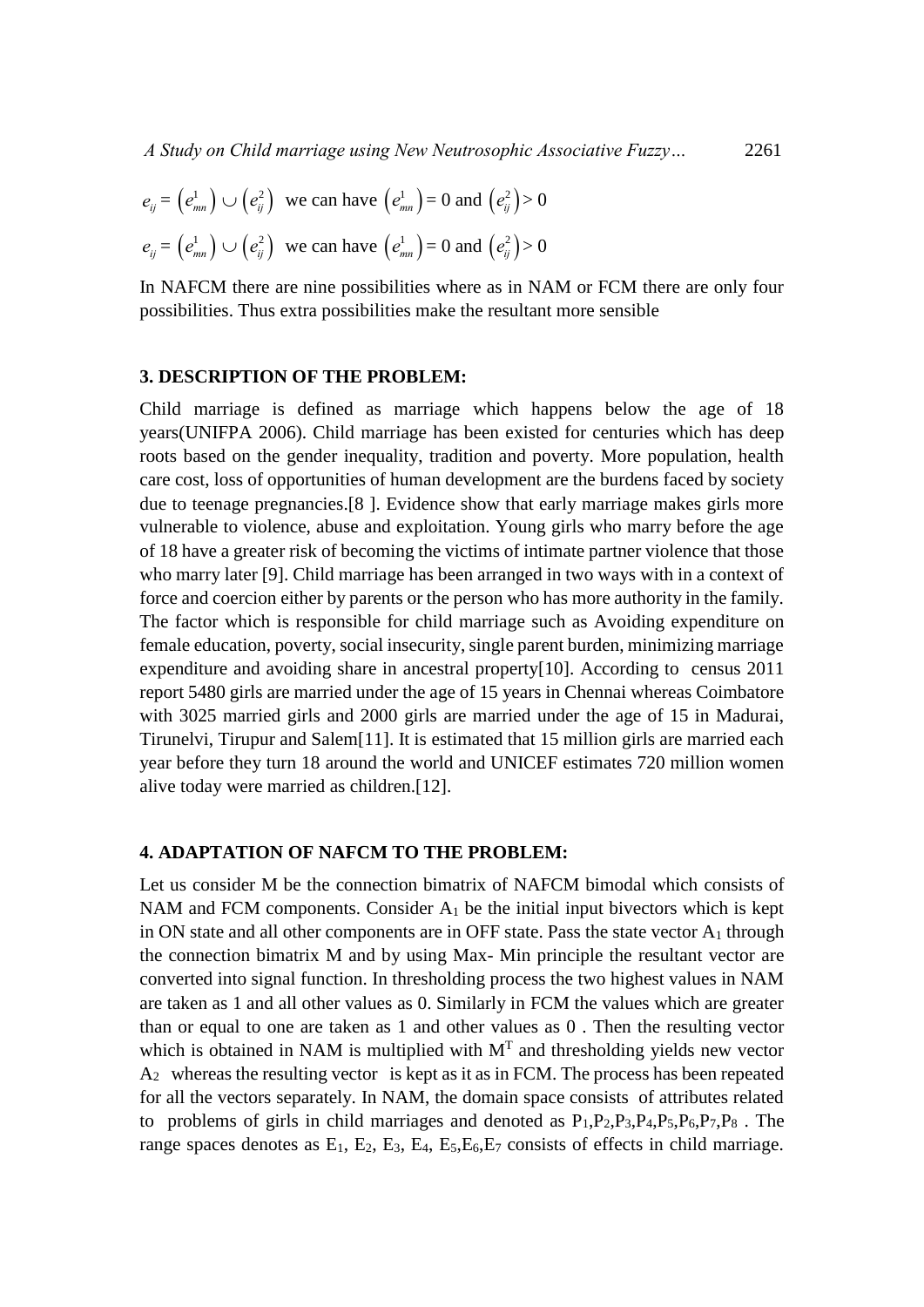FCM consists of main attributes and denoted as  $C_1$ ,  $C_2$ ,  $C_3$ ,  $C_4$ ,  $C_5$ ,  $C_6$ ,  $C_7$ ,  $C_8$ . The datas are collected from 95 women in Chennai by using unsupervised method.

The attributes related to the problem of girls in child marriages

- P1 -Sexual harassment
- P2- Dowry problem
- P3- Economic Independence
- P4- Insecurity
- P5- Lack of mobility
- P6- High age difference
- P7- Torture by in-laws
- P8- Husband addict to alcoholism\irresponsible husband

Effects of the child marriage

- E1- Psychological problem
- E2 Discrimination in food
- E3 Domestic violence
- E4 Risk of mortality rates
- E5 Run away from home
- E6 Divorce
- E7 Inability to manage family responsibilities

The main attributes related to the problems of girls in child marriage

- A<sup>1</sup> -Domestic violence
- A2- Economic independence
- A<sup>3</sup> -Psychological problems
- A<sup>4</sup> -Burden in Domestic works
- A<sup>5</sup> High age difference between bride and bride groom
- A<sup>6</sup> Health complications
- A<sup>7</sup> Denial of education

A<sup>8</sup> - Inability to manage family responsibilities

The expert's opinion is given in the form of connection Bimatrix M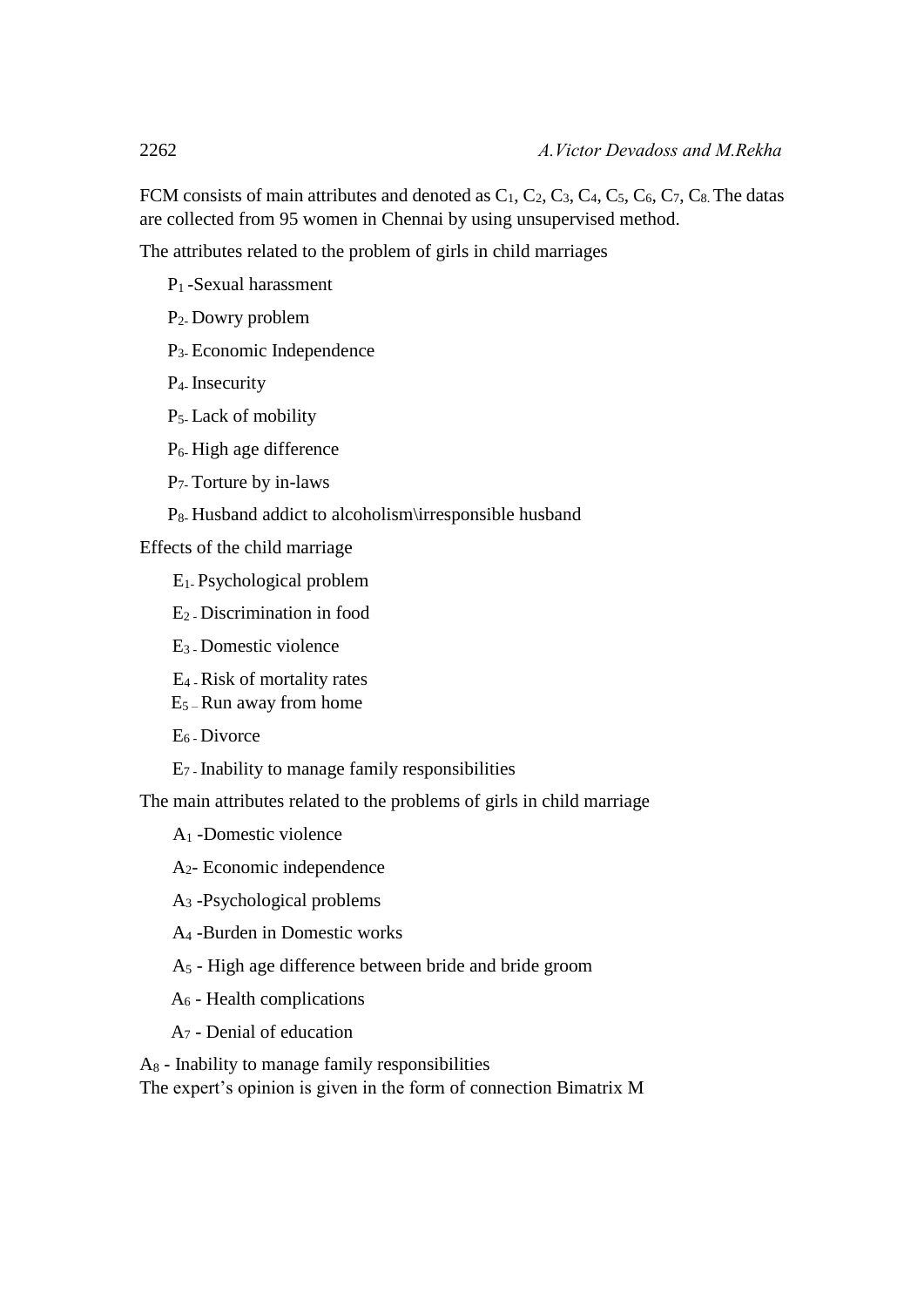|             | A Study on Child marriage using New Neutrosophic Associative Fuzzy |                                                                       |  |                         |  |  |                                    |                                               |  |            |  |                 |  | 2263                     |                         |                |
|-------------|--------------------------------------------------------------------|-----------------------------------------------------------------------|--|-------------------------|--|--|------------------------------------|-----------------------------------------------|--|------------|--|-----------------|--|--------------------------|-------------------------|----------------|
|             | $P_1$   0.7 0.2 0.8 0.6 0.7 0.8 0.3]                               | $E_1$ $E_2$ $E_3$ $E_4$ $E_5$ $E_6$ $E_7$                             |  |                         |  |  |                                    | $C_1$   0   1   1   1   0   0                 |  |            |  |                 |  |                          |                         |                |
| $P_{2}$     |                                                                    | $\begin{array}{cccccc} 0.7 & 0.5 & 0.6 & 0.4 & 0.5 & 0.2 \end{array}$ |  |                         |  |  |                                    | $0$   $C_2$   1 0 1 1 0 0 0                   |  |            |  |                 |  |                          |                         | $\overline{0}$ |
| $P_{3}$     |                                                                    | $\begin{array}{cccccc} 0.8 & 0 & 0.7 & 0 & 0 & 0 \end{array}$         |  |                         |  |  | $\begin{array}{c c} 0 \end{array}$ | $C_3$ 1 1 0 1 1 0 1 0                         |  |            |  |                 |  |                          |                         |                |
|             | $P_4$   0.8 0.2 0.7 0.3 0.6 06 0.4                                 |                                                                       |  |                         |  |  |                                    | $C_4$ 1 1 1 0 0 0 1 0                         |  |            |  |                 |  |                          |                         |                |
|             | $P_5$ 0.6 0.2 0.7 0 0.3 0.4 0.2                                    |                                                                       |  |                         |  |  |                                    | $C_5$   1   1   0   0   1   0                 |  |            |  |                 |  |                          |                         |                |
| $P_6$       | $0.8\,$                                                            |                                                                       |  |                         |  |  |                                    | 0 0.4 0 0.4 <i>I</i> 0.7 $C_6$   0 0 1        |  |            |  |                 |  | $0\quad 0\quad 0\quad 0$ |                         |                |
| $P_7$       |                                                                    |                                                                       |  |                         |  |  |                                    | 0.5 0.3 0.4 0 0 0.2 0.6 $C_7$ 1 1 1 1 0 0 0 0 |  |            |  |                 |  |                          |                         |                |
| $P_{\rm s}$ | $\mid 0.8 \mid$                                                    |                                                                       |  | $0$ 0.7 0.3 0.4 0.2 0.6 |  |  |                                    | $C_{\rm s}$   0                               |  | $0\quad 0$ |  | $1\quad1\quad0$ |  |                          | $\overline{\mathbf{0}}$ |                |

Let  $A_1 = (10000000) \cup (10000000)$  $A_1.M = (10000000)$ .  $M_1 \cup (10000000)$ .  $M_2$  $= (0.7 \, 0.2 \, 0.8 \, 0.6 \, 0.7 \, 0.8 \, 0.3) \cup (0 \, 1 \, 1 \, 1 \, 1 \, 0 \, 1 \, 0)$  $\leftrightarrow$  (1 0 1 0 1 1 0)  $\cup$  (1 1 1 1 1 0 1 0)  $=$  (1 0 1 0 1 1 0).  $M_1^T \cup (1 1 1 1 1 0 1 0)$ . M<sub>2</sub>  $= (0.8 \, 0.7 \, 0.8 \, 0.8 \, 0.7 \, 1 \, 0.5 \, 0.8) \cup (5 \, 4 \, 5 \, 4 \, 2 \, 1 \, 3 \, 1)$  $= (1 0 1 1 0 1 0 1) \cup (1 1 1 1 1 1 1 1) = A_2$  $A_2.M = (1 0 1 1 0 1 0 1)$ .  $M_1 \cup (1 1 1 1 1 1 1 1)$ .  $M_2$  $= (0.8 \ 0.2 \ 0.8 \ 0.6 \ 0.7 \ 1 \ 0.6) \cup (5 \ 4 \ 6 \ 5 \ 3 \ 1 \ 3 \ 2)$  $\leftrightarrow$  (1 0 1 0 0 1 0)  $\cup$  (1 1 1 1 1 1 1 1)  $=$  (1 0 1 0 0 1 0).  $M_1^T \cup (1 1 1 1 1 1 1 1)$ . M<sub>2</sub>  $= (0.8 \, 0.7 \, 0.8 \, 0.8 \, 0.7 \, 1 \, 0.5 \, 0.8) \cup (5 \, 4 \, 6 \, 5 \, 3 \, 1 \, 3 \, 2)$  $= (1 0 1 1 0 1 0 1) \cup (1 1 1 1 1 1 1 1) = A_3$  $A_3.E=(1 0 1 1 0 1 0 1)$ .  $M_1 \cup (1 1 1 1 1 1 1 1)$ .  $M_2$  $= (0.8 \, 0.2 \, 0.8 \, 0.6 \, 0.7 \, 1 \, 0.6) \cup (5 \, 4 \, 6 \, 5 \, 3 \, 1 \, 3 \, 2)$  $\leftrightarrow$  (1 0 1 0 0 1 0)  $\cup$  (1 1 1 1 1 1 1 1)  $=$  (1 0 1 0 0 1 0).  $M_1^T \cup (1 1 1 1 1 1 1 1)$ .  $M_2$  $= (0.8 \, 0.7 \, 0.8 \, 0.8 \, 0.7 \, 1 \, 0.5 \, 0.8) \cup (5 \, 4 \, 6 \, 5 \, 3 \, 1 \, 3 \, 2)$  $= (1 0 1 1 0 1 0 1) \cup (1 1 1 1 1 1 1 1) = A_4$ Hence the limit points is  $(1\ 0\ 1\ 1\ 0\ 1\ 0\ 1)$ ,  $(1\ 0\ 1\ 0\ 0\ 1\ 0) \cup (1\ 1\ 1\ 1\ 1\ 1\ 1)$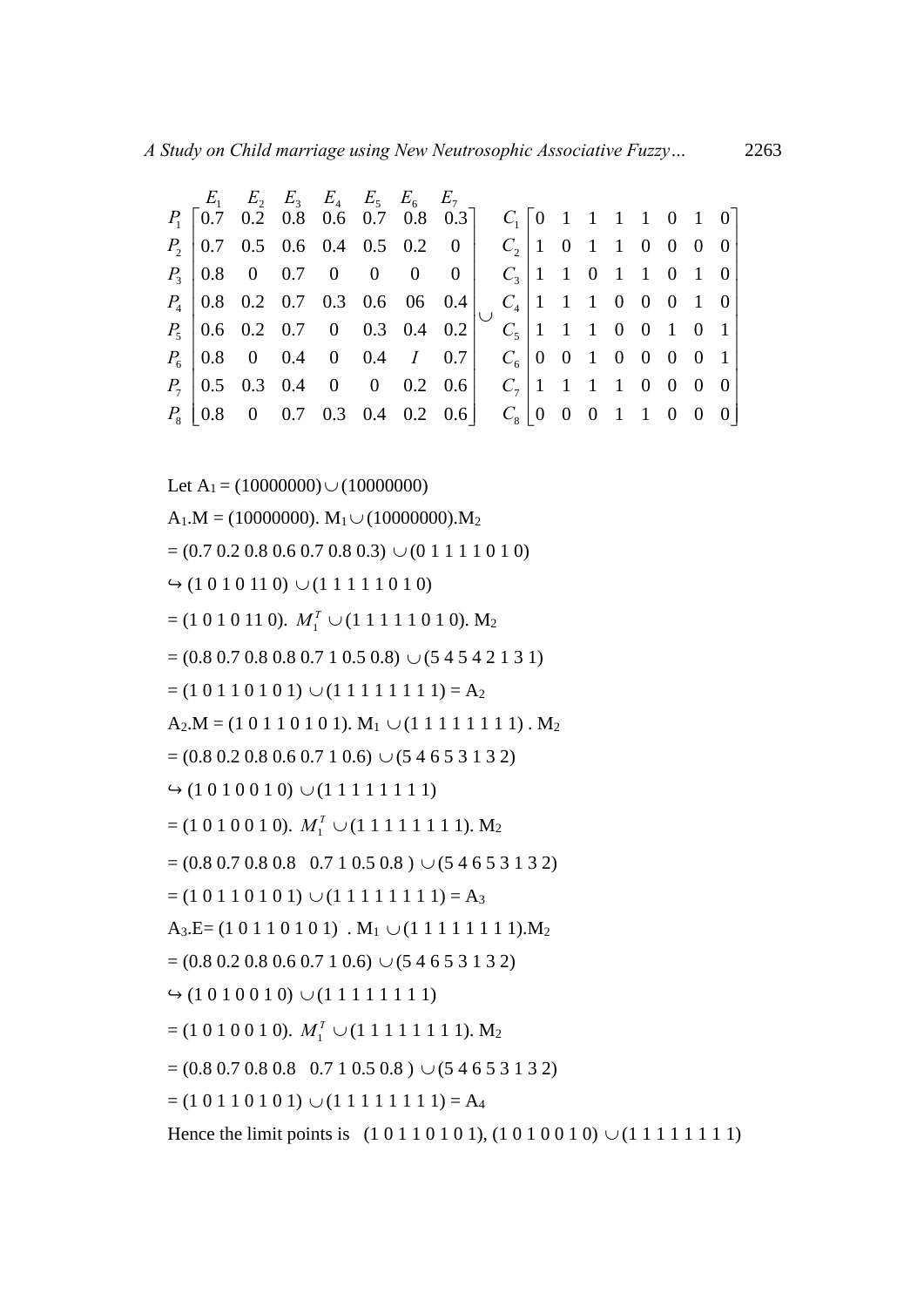| <b>Input Vectors</b> | <b>Limit Points</b>                                                             |
|----------------------|---------------------------------------------------------------------------------|
| (10000000)           | $(1\ 0\ 1\ 1\ 0\ 1\ 0\ 1), (1\ 0\ 1\ 0\ 0\ 1\ 0) \cup (1\ 1\ 1\ 1\ 1\ 1\ 1\ 1)$ |
| (01000000)           | $(1\ 0\ 1\ 1\ 0\ 1\ 0\ 1), (1\ 0\ 1\ 0\ 0\ 1\ 0) \cup (1\ 1\ 1\ 1\ 1\ 1\ 1\ 1)$ |
| (00100000)           | $(1\ 0\ 1\ 1\ 0\ 1\ 0\ 1), (1\ 0\ 1\ 0\ 0\ 1\ 0) \cup (1\ 1\ 1\ 1\ 1\ 1\ 1\ 1)$ |
| (00010000)           | $(1\ 0\ 1\ 1\ 0\ 1\ 0\ 1), (1\ 0\ 1\ 0\ 0\ 1\ 0) \cup (1\ 1\ 1\ 1\ 1\ 1\ 1\ 1)$ |
| (00001000)           | $(1\ 0\ 1\ 1\ 0\ 1\ 0\ 1), (1\ 0\ 1\ 0\ 0\ 1\ 0) \cup (1\ 1\ 1\ 1\ 1\ 1\ 1\ 1)$ |
| (00000100)           | $(1\ 0\ 1\ 1\ 0\ 1\ 0\ 1), (1\ 0\ 1\ 0\ 0\ 1\ 0) \cup (1\ 1\ 1\ 1\ 1\ 1\ 1\ 1)$ |
| (00000010)           | $(1\ 0\ 1\ 1\ 0\ 1\ 0\ 1), (1\ 0\ 1\ 0\ 0\ 1\ 0) \cup (1\ 1\ 1\ 1\ 1\ 1\ 1\ 1)$ |
| (00000001)           | $(1\ 0\ 1\ 1\ 0\ 1\ 0\ 1), (1\ 0\ 1\ 0\ 0\ 1\ 0) \cup (1\ 1\ 1\ 1\ 1\ 1\ 1\ 1)$ |

The set of all limit points with respect to the different input vectors

# **5. CONCLUSION:**

By using the Neutrosophic Associative Fuzzy Cognitive Map the problems of girls faced by child marriage are analysed and it highlights that the problems such as  $P_1$ (Sexual harassment),  $P_3$  (Economic Independence), $P_4$  (Insecurity),  $P_6$  (High age difference),  $P_8$  (Husband addict to alcoholism\irresponsible husband), the effects are  $E_1$  (Psychological problem),  $E_3$  (Domestic violence),  $E_7$  (Inability to manage family responsibilities) and  $C_1$  (Domestic Violence),  $C_2$  (Economic Independence), $C_3$ (Psychological problems), $C_4$ (Burdens in Domestic Works),  $C_5$ (High age difference), $C_6$ (Health complications),  $C_7$ (Denial of education), $C_8$ ((Inability to manage family responsibilities).

# **ACKNOWLEDGEMENT**

This research work is supported by UGC Scheme RGNF Award letter NoF1-17.1/2016- 17/RGNF-2015-17-SC-TAM-18451/(SA-IIIWebsite)

# **REFERENCES**

- [1] L.A.Zadeh Fuzzy sets, Information control, pp 338-353,1965.
- [2] Axelrod, Structure of decision, The Cognitive maps of political elities, Princeton, NJ: Princeton University Press.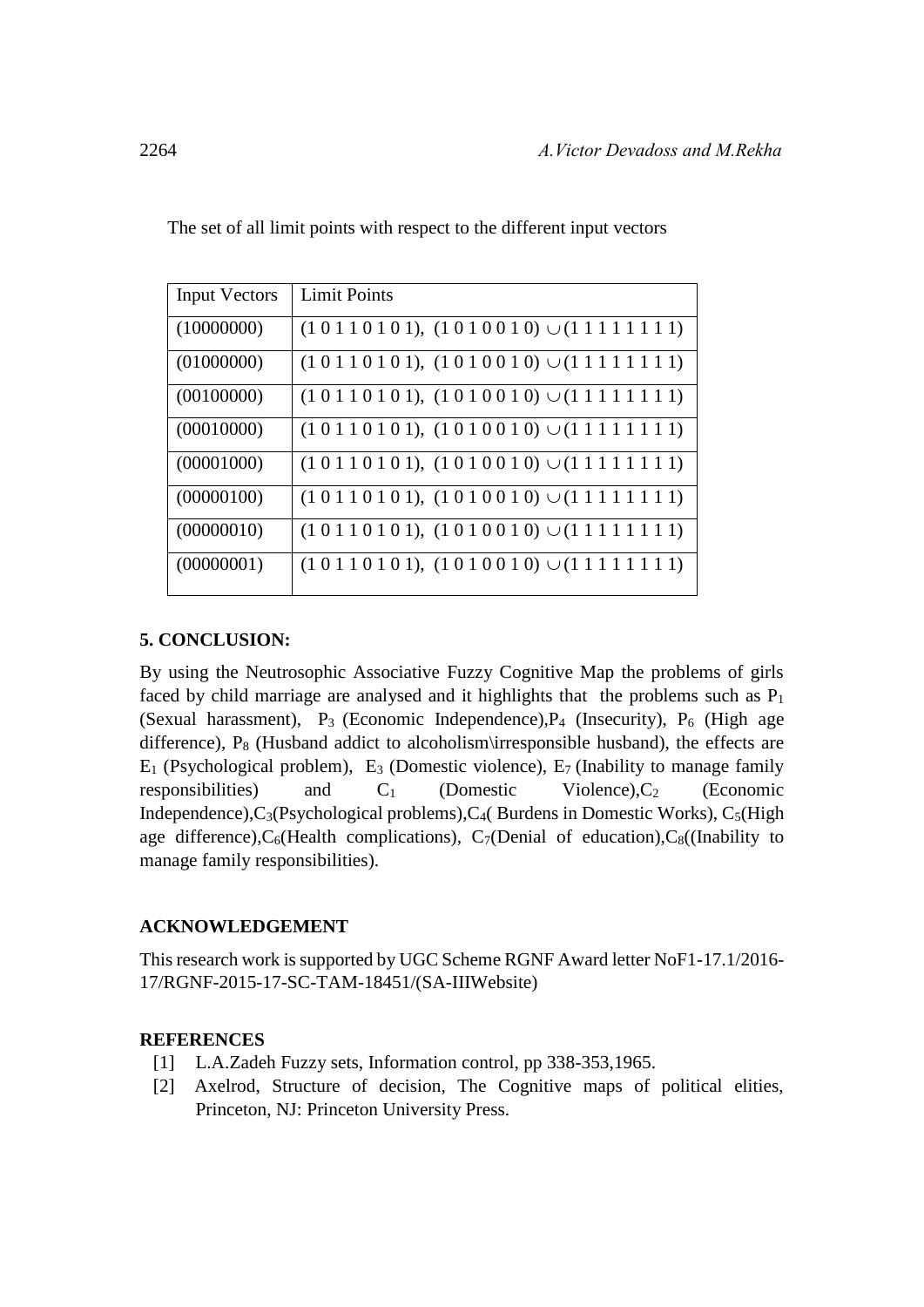- [3] Vasantha Kandasamy and Smarandache, Fuzzy Cognitive Map and Neutrosophic Cognitive Map, Xiquan, Phoenix, 2003
- [4] Vasantha Kandasamy and Smarandache, "Fuzzy Neutrosophic analysis of women with HIV/AIDS", Hexis, Arizona, USA 2005
- [5] W.B. Vasantha Kandasamy et all, Mathematical Analysis of the problems faced by the people with disabilities, Ph.D thesis, University of Madras
- [6] Thirusangu et all , A New bidirectional Associative Fuzzy Cognitive Dynamical system, Indian Journal of science and technology, 2012
- [7] A.Victor Devadoss, A. Felix, A new Bidirectional Associative Neutrosophic Cognitive Dynamical system approaches to study youth violence, international Journal of computer Applications, Vol 53, no 11, Sep 2012.
- [8] Garima Jain et all, Early Marriage of girls as barriers to their education, International journal of advanced engineering technology, Sep 2011
- [9] Economic impacts of child marriage: A Review of the literature, Rout ledge Taylor & Francis Group\
- [10] B. Suresh Lal, Child marriage in India, Factors and problems, International Journal of Science and Research,ISSN 23197064, 2013
- [11] The Times of India, 62,500 Child Marriage in Tamil Nadu, Chennai leads, March 2016.
- [12] Mara steinhaws, She cannot sit around awaiting to turn twenty understanding why child marriage persist in Kenya and Zambia, International centre for Research on women 2016.